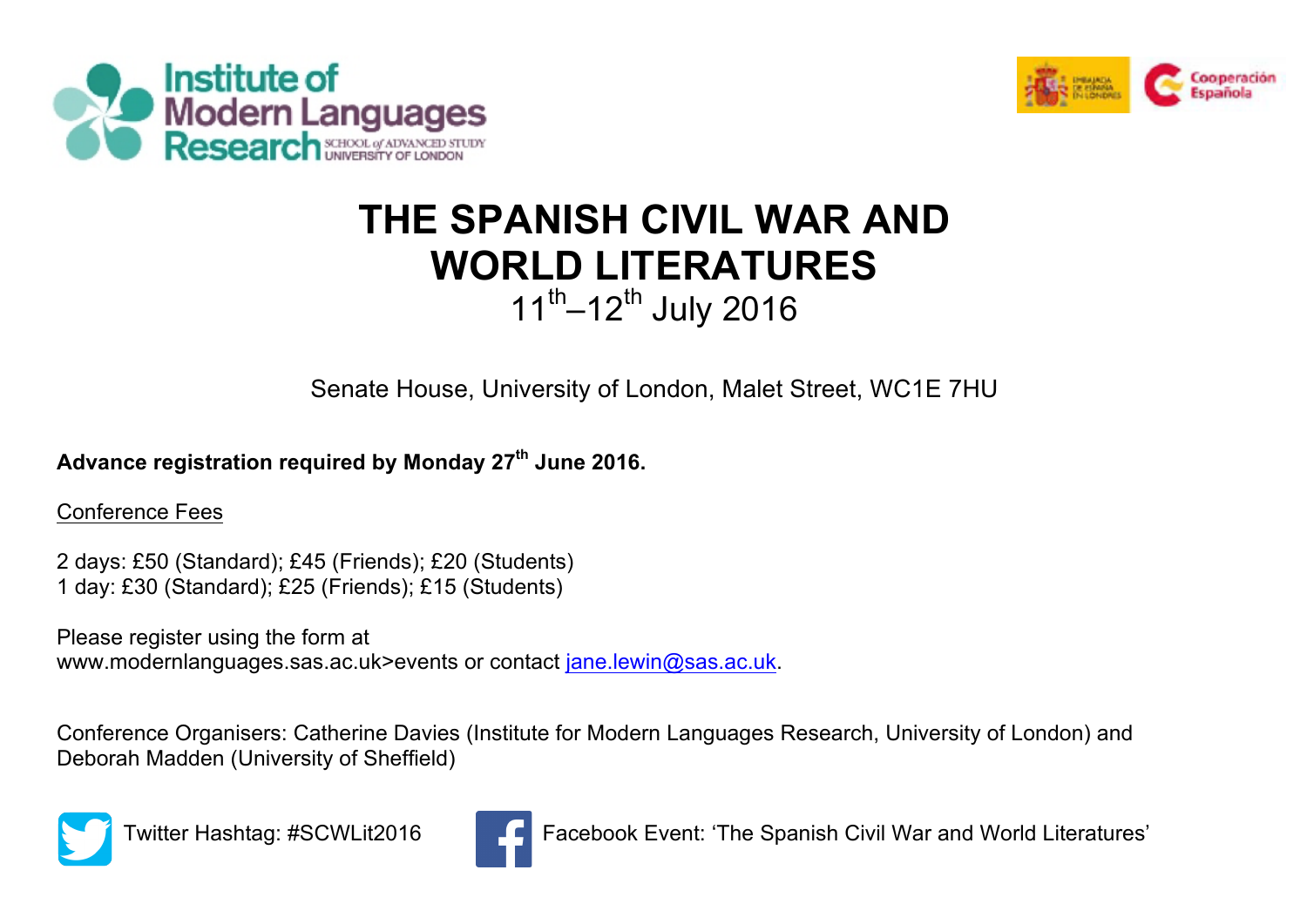| $9.30 - 10.00$ | Room G35 Registration and Coffee                                                                                                                      |                                                                                    |  |
|----------------|-------------------------------------------------------------------------------------------------------------------------------------------------------|------------------------------------------------------------------------------------|--|
| 10.00-11.00    | Room G22/26 Keynote, Cary Nelson (University of Illinois, USA): 'Echoes of War: The Poetic Legacy of the Spanish Civil War'                           |                                                                                    |  |
| 11.00-12.30    | Room G22/26 Session 1a, Poetry 1                                                                                                                      | Room G35 Session 1b, Germany/Austria                                               |  |
|                | Bart Vautour (Dalhousie University, Canada): "The Deed Becomes the Word":                                                                             | Jennifer Michaels (Grinnell College, USA): 'Guernica in World Literature:          |  |
|                | Canadian Poetry on the Spanish Civil War'                                                                                                             | Hermann Kesten's Die Kinder von Gernika (1939, The Children of Guernica),          |  |
|                |                                                                                                                                                       | Gordon Thomas's The Day Guernica Died (1975), and Dave Boling's recent             |  |
|                | Máire Ní Annracháin (University College Dublin): 'Gaelic Poetry and the Spanish                                                                       | novel Guernica (2008)'                                                             |  |
|                | Civil War: The Case of Sorley Maclean'                                                                                                                |                                                                                    |  |
|                |                                                                                                                                                       | Johanna Vollmeyer (Complutense University of Madrid, Spain): 'Spain in Our         |  |
|                | Peter Lowe (The Bader International Study Centre, Queen's University, Canada):                                                                        | Hearts. The Spanish Civil War in the Memory of German Literature'                  |  |
|                | "Those who are about to die": The Classical World and the Spanish Civil War'                                                                          |                                                                                    |  |
|                |                                                                                                                                                       | Patricia Pizarroso Acedo (University of Alcalá, Spain): 'La Guerra Civil Española  |  |
|                |                                                                                                                                                       | en las revistas del exilio en lengua alemana' (Paper in Spanish)                   |  |
| 12.30-14.00    | Lunch. Own arrangements.                                                                                                                              |                                                                                    |  |
| 14.00-15.00    | Room G22/26 Keynote, James Whiston (Trinity College): 'The Word and the War: Soft Power and Hard Power in Three Republican Poems of the Spanish Civil |                                                                                    |  |
|                | War'                                                                                                                                                  |                                                                                    |  |
| 15.00-16.30    | Room G22/26 Session 2a, Poetry 2                                                                                                                      | Room G35 Session 2b, Britain:                                                      |  |
|                | Pilar Molina (University College Dublin): 'The role of women poets during the                                                                         | Alicia Kent (King's College London): "Fighting in the hills": Reading surrealism's |  |
|                | Spanish Civil War: who, what, when, why'                                                                                                              | response to the Spanish Civil War in Britain'                                      |  |
|                |                                                                                                                                                       |                                                                                    |  |
|                | Nadia Fayidh Mohammed (King's College London): 'Spanish Civil War inspires                                                                            | Nan Zhang (Fudan University, Shanghai): 'War and World Experience: Julian          |  |
|                | Iraqi Literature: The Image of Lorca as Hero in Selected Texts by Iraqi Writers'                                                                      | Bell and the Bloomsbury Inheritance'                                               |  |
|                | Adam Cotton (Queen's University, Canada): 'Dialogical Struggle in the Canadian                                                                        | Kaarina Mikalson (Dalhousie University, Canada): 'Familiarizing Anti-Fascism:      |  |
|                | Elegies for Federico García Lorca'                                                                                                                    | Domesticity in Middlebrow Fiction on the Spanish Civil War'                        |  |
| 16.30-17.00    | Tea                                                                                                                                                   |                                                                                    |  |
| 17.00-18.00    | Room G22/26 Keynote, Patricia Rae (Queen's University, Canada): "Late Modernist": Orwell and the Spanish Civil War'                                   |                                                                                    |  |
| 18.00-19.30    | Room G22/26 Session 3a, Women's Response 1                                                                                                            | Room G35 Session 3b, Latin America                                                 |  |
|                | J. Ashley Foster (Haverford College, USA): 'Women's Modernist Pacifist                                                                                | Olga Muñoz Carrasco (Saint Louis University, Madrid Campus): 'Fighting in the      |  |
|                | Documentary Projects from the Spanish Civil War'                                                                                                      | Shadows: Peruvian Clandestine Journals and the Spanish Civil War'                  |  |
|                |                                                                                                                                                       |                                                                                    |  |
|                | Emily Robins Sharpe (Keene State College, USA): 'Writing Women's Work in                                                                              | Niall Binns (Complutense University of Madrid, Spain): 'Rediscovering the          |  |
|                | Anglophone Spanish Civil War Literature'                                                                                                              | Madre Patria: the impact of the Spanish Civil War on Latin American                |  |
|                |                                                                                                                                                       | intellectuals'                                                                     |  |
|                | Jonathan P. A. Sell (University of Alcalá, Spain): 'The Englishing of Nationalist                                                                     |                                                                                    |  |
|                | Spain: Florence Farmborough's radio talks from Radio Nacional'                                                                                        | Adam Feinstein (Independent Scholar and Translator): 'Closer to Blood than to      |  |
|                |                                                                                                                                                       | Ink - Lorca's Friendship with Neruda'                                              |  |
| 19.30-20.00    | Reception Courtesy of the Spanish Embassy, London                                                                                                     |                                                                                    |  |